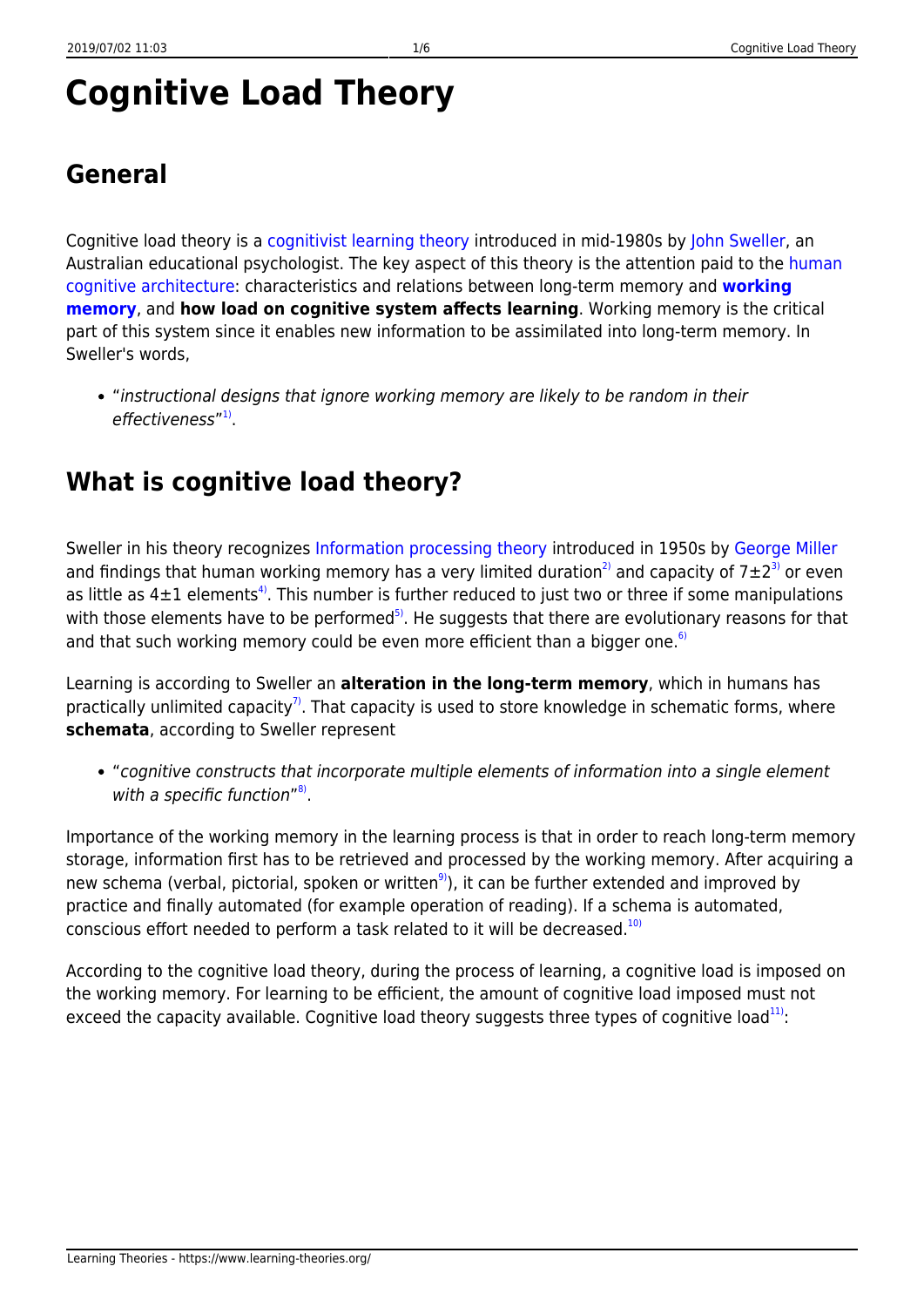Last update: 2012/01/12 learning\_theories:cognitive\_load\_theory https://www.learning-theories.org/doku.php?id=learning\_theories:cognitive\_load\_theory 11:42

|                                        | Free Capacity                                                   | Total<br>Load | Cognitive |
|----------------------------------------|-----------------------------------------------------------------|---------------|-----------|
|                                        | Germane Load<br>(Increasable by<br>instructional<br>design)     |               |           |
| Total<br>Working<br>Memory<br>Capacity | Extraneous Load<br>(Reducible by<br>instructional<br>design)    |               |           |
|                                        | Intrinsic Load<br>(Irreducible by<br>instructional<br>design??) |               |           |

| <b>Cognitive load types</b>         |                                                                                                                                                                                                                                                                                                                                                                                                                                                                                                                                                                                                          |  |  |  |  |  |
|-------------------------------------|----------------------------------------------------------------------------------------------------------------------------------------------------------------------------------------------------------------------------------------------------------------------------------------------------------------------------------------------------------------------------------------------------------------------------------------------------------------------------------------------------------------------------------------------------------------------------------------------------------|--|--|--|--|--|
| <b>Germane</b><br>cognitive load    | This type of cognitive load is caused by the learners own active effort to<br>construct new schemata. "Effective instructional methods encourage learners<br>to invest free processing resources to schema construction and automation,<br>evoking germane cognitive load." $^{12)}$                                                                                                                                                                                                                                                                                                                     |  |  |  |  |  |
| <b>Extraneous</b><br>cognitive load | This type of cognitive load is caused by <i>inappropriate instructional designs</i><br>that do not take into considerations mentioned limitations and architecture of<br>human memory. Sweller and other researchers have proposed various methods<br>for improving instructional design. Since most of them is oriented on learning<br>from multimedia materials, they are listed and explained in the Cognitive theory<br>of multimedia learning section.                                                                                                                                              |  |  |  |  |  |
| <b>Intrinsic</b><br>cognitive load  | This type of cognitive load is caused by <b>element interactivity</b> or inherent<br>complexity of the information which needs to be processed. For example, when<br>translating a number of words intrinsic cognitive load is quite small, but when<br>translating same number of words forming part of a sentence intrinsic cognitive<br>load is higher since not only meanings of individual words, but also their relations<br>must be analyzed. Newly suggested techniques to reduce intrinsic load include<br>simple to complex ordering or molar instead of modular presentations. <sup>13)</sup> |  |  |  |  |  |

Cognitive load types are **additive**.<sup>[14\)](#page--1-0)</sup> That means the reduction of extraneous cognitive load may allow an increase in germane cognitive load. Also, if intrinsic cognitive load is rather low (information to learn is not complicated), it can be learned even though extraneous cognitive load is rather high (learning material is badly designed).

One of the problems related to cognitive load theory is **measuring** of cognitive load. The most commonly used method is a one item questionnaire. In the original questionnaire introduced by [Fred](http://www.ou.nl/eCache/DEF/18/182.html) [Paas](http://www.ou.nl/eCache/DEF/18/182.html) in which learners mark their "perceived amount of mental effort" on a 1 to 9 scale with extreme values labeled "very, very low mental effort" and "very, very high mental effort".<sup>[15\)](#page--1-0)</sup> This is the most common way of measuring cognitive load, yet there is no standard form of questionnaire, nor labels or scale range, which makes results difficult to compare. Other methods include neuro-imaging techniques or physiological measures like heart rate variability or introducing a secondary task while learning, yet non of these provided satisfying results<sup>[16\)](#page--1-0)</sup>.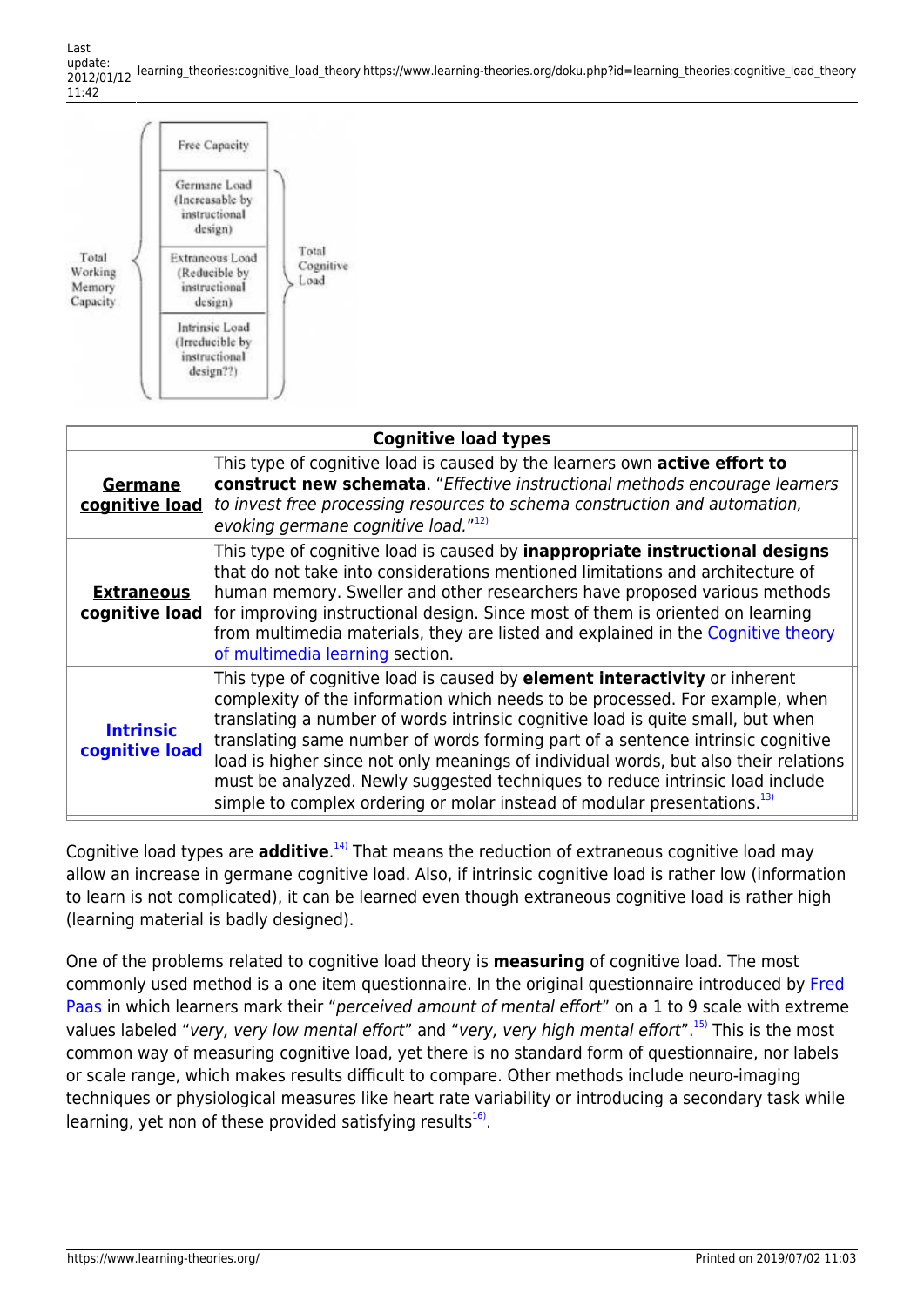### **What is the practical meaning of cognitive load theory?**

Key concepts of Sweller's theory are human working memory characteristics which have to be considered during instructional design in order to free as much capacity for learning as possible. That will reduce cognitive load overall or enable increase in learners germane cognitive load. Both ways it should enable more successful learning.

Various ways of reducing extraneous cognitive load and enhancing learning have been suggested so far by Sweller<sup>[17\)](#page--1-0)</sup>, and [Richard Mayer](http://www.psych.ucsb.edu/people/faculty/mayer/index.php)<sup>[18\)](#page--1-0)</sup> (since they mostly origin from same roots as the cognitive theory of multimedia learning). All togehter, they are summarized and explained in [principles and](https://www.learning-theories.org/doku.php?id=research_results:principles_and_effects) [effects](https://www.learning-theories.org/doku.php?id=research_results:principles_and_effects) section.

Aside from reducing extraneous load, learners should be encouraged to increase their germane load, which can be achieved with help of learning scaffolds, questions reminding them on the just learned content and practice materials. Instructional approaches successfully increasing germane load have shown to enhance learning<sup>[19\)](#page--1-0)</sup>.

## **Criticisms**

Although cognitive load theory is at this time one of the dominant learning theories, it is still criticized for a number of reasons. Conceptual problems with cognitive load theory include $^{20}$ :

- **Post-hoc explanations** "the fact that cognitive load is composed of three different elements that are "good" (germane), "bad" (extraneous), or just there (intrinsic) means that every outcome fits within the theory post-hoc."<sup>[21\)](#page--1-0)</sup>
- **Doubtable additivity** [Ton de Jong](http://users.edte.utwente.nl/jong/)<sup>[22\)](#page--1-0)</sup> also claims that intrinsic cognitive load is by itself different from extraneous cognitive load (the first refers to cognitive processes and the second to learning material or representations) and therefore cannot be added to the overall cognitive load. This claim is supported by Moreno<sup>[23\)](#page--1-0)</sup>.
- **Lack of precision** in describing concepts such as **cognitive load**, **mental load**, and **mental** effort<sup>[24\)](#page--1-0)</sup>,
- Problems in definitions of each type of cognitive load<sup>[25\)](#page--1-0)</sup>.

Methodological problems with cognitive load theory include $^{26}$ :

- There is no reliable method for **measuring cognitive load**
- Limited **value of experiments** since most of them were conducted in laboratories and include "participants who have no specific interest in learning the domain involved and who are also given a very short study time"<sup>[27\)](#page--1-0)</sup>. Often the results were not so supportive in real classroom settings.
- Does not take into consideration **newer cognitive research** or attempt to explain role of working memory in learning.

#### **Keywords and most important names**

**Cognitive load theory**, **long-term memory**, **working theory**, **information processing theory**, **schema**, **extraneous cognitive load**, **intrinsic cognitive load**, **germane**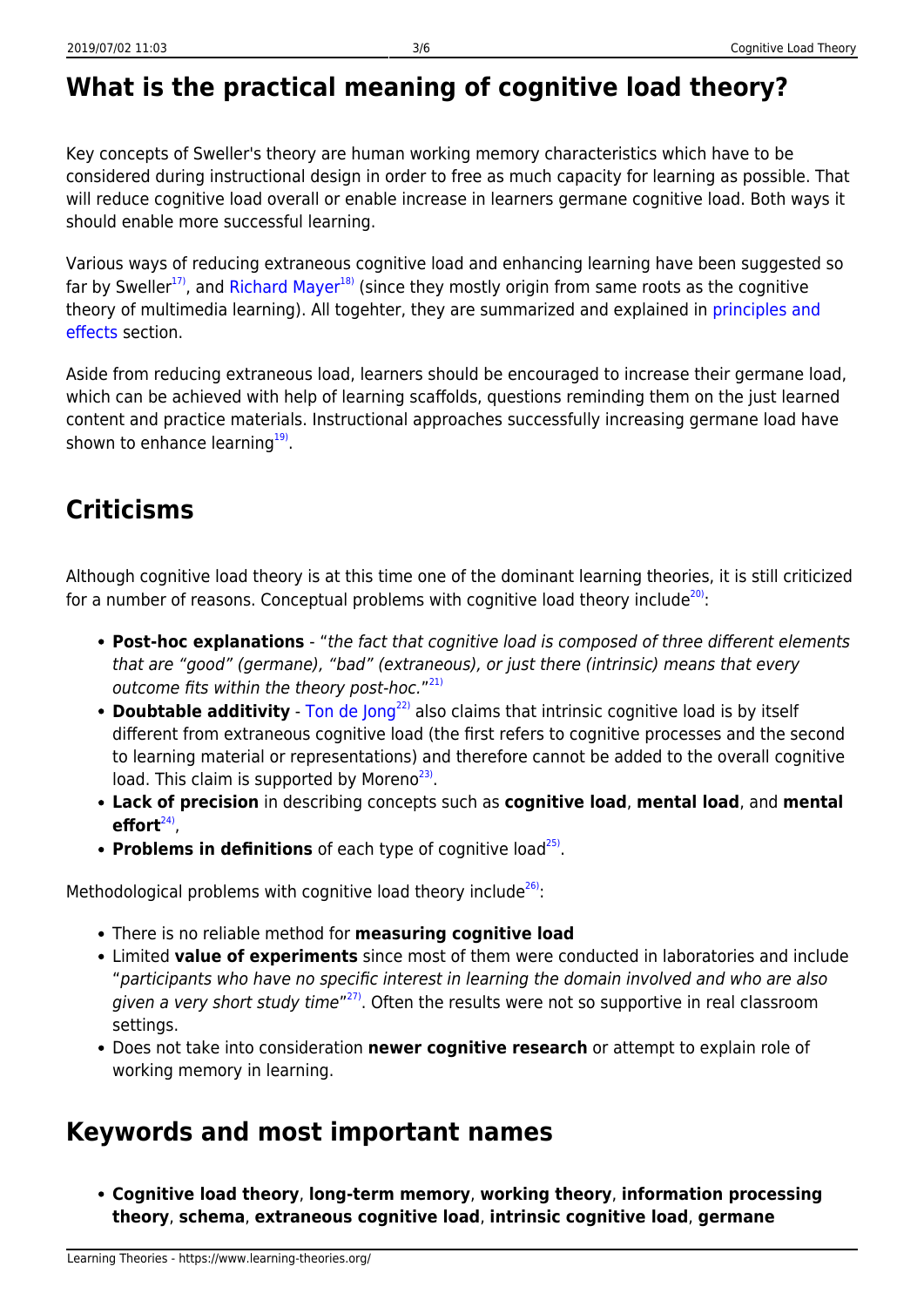Last update: 2012/01/12 learning\_theories:cognitive\_load\_theory https://www.learning-theories.org/doku.php?id=learning\_theories:cognitive\_load\_theory 11:42

#### **cognitive load**

[John Sweller](http://education.arts.unsw.edu.au/staff/john-sweller-726.html), [George Miller,](http://www.lifecircles-inc.com/Learningtheories/IP/GAMiller.html) [Fred Paas](http://www.ou.nl/eCache/DEF/18/182.html)

### **Bibliography**

[Plass, Jan L., Roxana Moreno, and Roland Brünken. Cognitive Load Theory. Cambridge University](http://books.google.hr/books?id=mFJe8ZnAb3EC&printsec=frontcover#v=onepage&q&f=false) [Press, 2010.](http://books.google.hr/books?id=mFJe8ZnAb3EC&printsec=frontcover#v=onepage&q&f=false)

[Mayer, Richard E. The Cambridge handbook of multimedia learning. Cambridge University Press,](http://www.google.com/books?id=duWx8fxkkk0C&printsec=frontcover#v=onepage&q&f=false) [2005.](http://www.google.com/books?id=duWx8fxkkk0C&printsec=frontcover#v=onepage&q&f=false)

[Kirschner, P. A, Sweller, J. and Clark, R. E. Why minimal guidance during instruction does not work: An](http://www.cogtech.usc.edu/publications/kirschner_Sweller_Clark.pdf) [analysis of the failure of constructivist, discovery, problem-based, experiential, and inquiry-based](http://www.cogtech.usc.edu/publications/kirschner_Sweller_Clark.pdf) [teaching. Educational psychologist 41, no. 2: 75–86. 2006.](http://www.cogtech.usc.edu/publications/kirschner_Sweller_Clark.pdf)

[Theory into practise: Cognitive Load Theory \(J. Sweller\)](http://tip.psychology.org/sweller.html) Retrieved May 21, 2011.

[Paas, F., A. Renkl, & Sweller, J. Cognitive load theory and instructional design: Recent developments.](http://www.uky.edu/~gmswan3/544/Cognitive_Load_&_ID.pdf) [Educational Psychologist 38, no. 1: p1–4. 2003.](http://www.uky.edu/~gmswan3/544/Cognitive_Load_&_ID.pdf)

#### **Read more**

[Plass, Jan L., Moreno, R. and Brünken R. Cognitive Load Theory. Cambridge University Press, 2010.](http://books.google.hr/books?id=mFJe8ZnAb3EC&printsec=frontcover#v=onepage&q&f=false)

[Jong, Ton. Cognitive load theory, educational research, and instructional design: some food for](http://www.springerlink.com/content/4060516n357576j7/fulltext.pdf) [thought. Instructional Science 38, no. 2: 105-134. 8, 2009.](http://www.springerlink.com/content/4060516n357576j7/fulltext.pdf)

[Paas, F., Renkl, A. and Sweller J. Cognitive Load Theory: A Special Issue of Educational Psychologist.](http://books.google.hr/books?id=DCcSZ7GC8lAC&pg=PA12&lpg=PA12&dq=Paas,+F.,+Renkl,+A.+and+Sweller+J.+Cognitive+Load+Theory:+A+Special+Issue+of+Educational+Psychologist&source=bl&ots=3rJz3_Atn4&sig=_4oYT82NHGkrqUJCh1yL1E1Nl9g&hl=hr&ei=0cFrTeWNGNSx8QOW1_DxBw&sa=X&oi=book_result&ct=result&resnum=2&ved=0CCMQ6AEwAQ#v=onepage&q&f=false) [Routledge, 2003.](http://books.google.hr/books?id=DCcSZ7GC8lAC&pg=PA12&lpg=PA12&dq=Paas,+F.,+Renkl,+A.+and+Sweller+J.+Cognitive+Load+Theory:+A+Special+Issue+of+Educational+Psychologist&source=bl&ots=3rJz3_Atn4&sig=_4oYT82NHGkrqUJCh1yL1E1Nl9g&hl=hr&ei=0cFrTeWNGNSx8QOW1_DxBw&sa=X&oi=book_result&ct=result&resnum=2&ved=0CCMQ6AEwAQ#v=onepage&q&f=false)

[1\)](#page--1-0)

[5\)](#page--1-0)

Sweller, J. Implications of Cognitive Load Theory for Multimedia Learning. In [Mayer, Richard E. The](http://books.google.hr/books?id=duWx8fxkkk0C&pg=PA22&dq=Instructional+designs+that+ignore+working+memory+limitations+are+likely+to+be+random+in+their+effectiveness&hl=hr&ei=6ySHTaz9LI7CswbUqcmNAw&sa=X&oi=book_result&ct=result&resnum=1&ved=0CCgQ6AEwAA#v=onepage&q=Instructional%20designs%20that%20ignore%20working%20memory%20limitations%20are%20likely%20to%20be%20random%20in%20their%20effectiveness&f=false) [Cambridge handbook of multimedia learning. Cambridge University Press, p22. 2005.](http://books.google.hr/books?id=duWx8fxkkk0C&pg=PA22&dq=Instructional+designs+that+ignore+working+memory+limitations+are+likely+to+be+random+in+their+effectiveness&hl=hr&ei=6ySHTaz9LI7CswbUqcmNAw&sa=X&oi=book_result&ct=result&resnum=1&ved=0CCgQ6AEwAA#v=onepage&q=Instructional%20designs%20that%20ignore%20working%20memory%20limitations%20are%20likely%20to%20be%20random%20in%20their%20effectiveness&f=false)  $\overline{2}$ 

[Peterson, L. and Peterson, M. Short-term retention of individual verbal items. Journal of Experimental](http://www.ncbi.nlm.nih.gov/pubmed/14432252) [Psychology, 58, 193–198. 1959.](http://www.ncbi.nlm.nih.gov/pubmed/14432252) [3\)](#page--1-0)

[Miller, G. A. The magical number seven, plus or minus two: Some limits on our capacity for processing](http://cogprints.org/730/1/miller.html) [information. Psychological Review, 63, 81–97. 1956.](http://cogprints.org/730/1/miller.html) [4\)](#page--1-0)

[Cowan, N. The magical number 4 in short-term memory: A reconsideration of mental storage](ftp://ftp.cis.upenn.edu/pub/cse140/public_html/2002/Cowan.pdf) [capacity. Behavioral and Brain Sciences, 24,87–114. 2001.](ftp://ftp.cis.upenn.edu/pub/cse140/public_html/2002/Cowan.pdf)

[van Gog, T., Ericsson, K., Rikers, R. and & Paas, F. Instructional design for advanced learners:](http://institute.nsta.org/scipack_research/instruct_design_advanced_learners_establishing_connections_etrd7.pdf) [Establishing connections between the theoretical frameworks of cognitive load and deliberate](http://institute.nsta.org/scipack_research/instruct_design_advanced_learners_establishing_connections_etrd7.pdf) [practice. Educational Technology Research & Development, 53\(3\), 73-81. 2005.](http://institute.nsta.org/scipack_research/instruct_design_advanced_learners_establishing_connections_etrd7.pdf) [6\)](#page--1-0)

[Sweller, J. Instructional design consequences of an analogy between evolution by natural selection](http://users.cdli.ca/bmann/0_ARTICLES/CogLoad_Sweller04.pdf)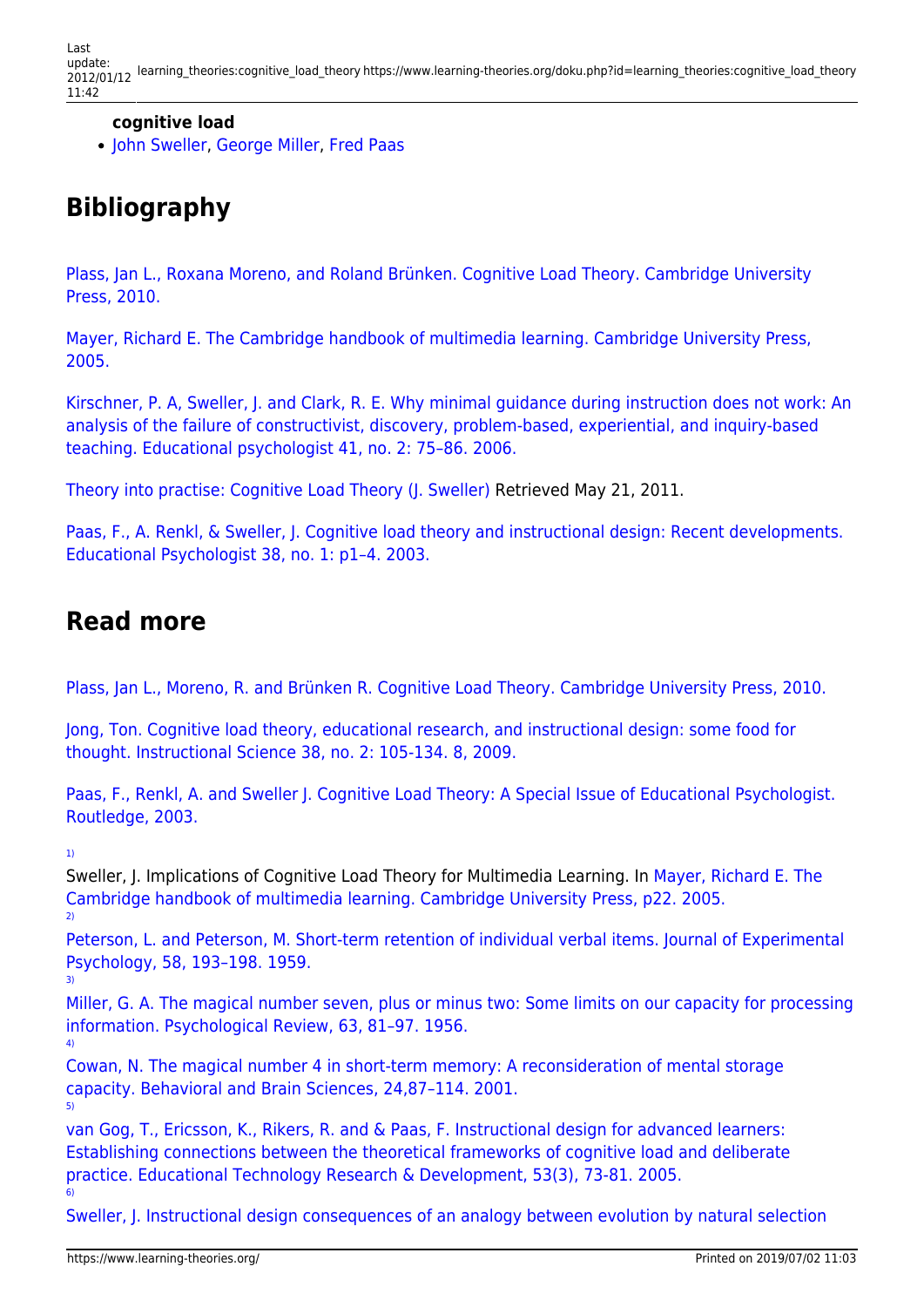[and human cognitive architecture. Instructional Science 32, no. 1: 9–31. 2004.](http://users.cdli.ca/bmann/0_ARTICLES/CogLoad_Sweller04.pdf)

[Cowan, N. What are the differences between long-term, short-term, and working memory? Progress in](http://web.missouri.edu/~cowann/documents/Cowan2008progressinbrainresearchSTMLTM.pdf) [brain research 169: 323-338. 2008.](http://web.missouri.edu/~cowann/documents/Cowan2008progressinbrainresearchSTMLTM.pdf)

[8\)](#page--1-0) , [14\)](#page--1-0)

[7\)](#page--1-0)

[Paas, F., A. Renkl, and J. Sweller. Cognitive load theory and instructional design: Recent](http://www.uky.edu/~gmswan3/544/Cognitive_Load_&_ID.pdf) [developments. Educational Psychologist 38, no. 1: 1–4. 2003.](http://www.uky.edu/~gmswan3/544/Cognitive_Load_&_ID.pdf) [9\)](#page--1-0)

[Mayer, Richard E. Multimédia learning, p21. Cambridge University Press, 2001.](http://books.google.hr/books?id=ymJ9o-w_6WEC&printsec=frontcover&dq=Mayer,+Richard+E.+Multim%C3%A9dia+learning&hl=hr&ei=XMNrTeSmG43ItAbaprn3DA&sa=X&oi=book_result&ct=result&resnum=1&ved=0CCcQ6AEwAA#v=onepage&q&f=false) [10\)](#page--1-0)

[Sweller, J. Visualisation and instructional design. In Proceedings of the International Workshop on](http://www.cmu.edu/teaching/trynew/sweller-visualinstructionaldesign.pdf) [Dynamic Visualizations and Learning, 1501–1510, 2002.](http://www.cmu.edu/teaching/trynew/sweller-visualinstructionaldesign.pdf) [11\)](#page--1-0)

The earlier versions of the theory (1988-1998) included only two types of the cognitive load: extraneous and intrinsic. Germane cognitive load was introduced in [Sweller, J., van Merriënboer, J. J.](http://www.scribd.com/doc/47751/Sweller-Cognitive-Load-Theory-and-Instructional-Design) [G. and Paas, F. G. W. C. Cognitive architecture and instructional design. Educational Psychology](http://www.scribd.com/doc/47751/Sweller-Cognitive-Load-Theory-and-Instructional-Design) [Review, 10, 251–296. 1998.](http://www.scribd.com/doc/47751/Sweller-Cognitive-Load-Theory-and-Instructional-Design) [12\)](#page--1-0)

[Merriënboer, Jeroen J. G. and Sweller, J. Cognitive Load Theory and Complex Learning: Recent](http://elkedagopendag.nl/Docs/Expertise/OTEC/Publicaties/jeroen%20van%20merrienboer/VanMerrienboerSweller.pdf) [Developments and Future Directions. Educational Psychology Review 17, no. 2: 147-177. July 2005.](http://elkedagopendag.nl/Docs/Expertise/OTEC/Publicaties/jeroen%20van%20merrienboer/VanMerrienboerSweller.pdf) [13\)](#page--1-0)

For example see: [van Merrienboer, Jeroen J. G., Paul A. Kirschner, and Liesbeth Kester. Taking the](http://ou-nl.academia.edu/PaulKirschner/Papers/281917/Taking_the_Load_Off_a_Learners_Mind_Instructional_Design_for_Complex_Learning) [Load Off a Learner's Mind: Instructional Design for Complex Learning. Educational Psychologist 38, no.](http://ou-nl.academia.edu/PaulKirschner/Papers/281917/Taking_the_Load_Off_a_Learners_Mind_Instructional_Design_for_Complex_Learning) [12003: 5. 2003.](http://ou-nl.academia.edu/PaulKirschner/Papers/281917/Taking_the_Load_Off_a_Learners_Mind_Instructional_Design_for_Complex_Learning) or [Gerjets, Peter, Katharina Scheiter, and Richard Catrambone. Designing](http://www.springerlink.com/index/JL14Q60710WN5088.pdf) [Instructional Examples to Reduce Intrinsic Cognitive Load: Molar versus Modular Presentation of](http://www.springerlink.com/index/JL14Q60710WN5088.pdf) [Solution Procedures. Instructional Science 32, no. 1/2: 33-58. January 2004.](http://www.springerlink.com/index/JL14Q60710WN5088.pdf) [15\)](#page--1-0)

[Paas, Fred G. Training strategies for attaining transfer of problem-solving skill in statistics: A](http://psycnet.apa.org/index.cfm?fa=buy.optionToBuy&id=1993-13061-001) [cognitive-load approach. Journal of Educational Psychology 84, no. 4: 429-434. 1992.](http://psycnet.apa.org/index.cfm?fa=buy.optionToBuy&id=1993-13061-001) cited by [Jong,](http://www.springerlink.com/content/4060516n357576j7/fulltext.pdf) [Ton. Cognitive load theory, educational research, and instructional design: some food for thought.](http://www.springerlink.com/content/4060516n357576j7/fulltext.pdf) [Instructional Science 38, no. 2: 105-134. August 2009.](http://www.springerlink.com/content/4060516n357576j7/fulltext.pdf) [16\)](#page--1-0)

[Jong, Ton. Cognitive load theory, educational research, and instructional design: some food for](http://www.springerlink.com/content/4060516n357576j7/fulltext.pdf) [thought. Instructional Science 38, no. 2: 105-134. August 2009.](http://www.springerlink.com/content/4060516n357576j7/fulltext.pdf) [17\)](#page--1-0)

[Sweller, J. Human Cognitive Architecture. In Handbook of research on educational communications](http://www.csuchico.edu/~nschwartz/Sweller_2008.pdf) [and technology, 369-381. Taylor & Francis, 2008.](http://www.csuchico.edu/~nschwartz/Sweller_2008.pdf) [18\)](#page--1-0)

[Mayer, Richard E. Multimédia learning. Cambridge University Press, 2001.](http://books.google.hr/books?id=ymJ9o-w_6WEC&printsec=frontcover&dq=Mayer,+Richard+E.+Multim%C3%A9dia+learning&hl=hr&ei=XMNrTeSmG43ItAbaprn3DA&sa=X&oi=book_result&ct=result&resnum=1&ved=0CCcQ6AEwAA#v=onepage&q&f=false) [19\)](#page--1-0)

[Clarke, T., Ayres, P. and Sweller, J. The impact of sequencing and prior knowledge on learning](http://institute.nsta.org/scipack_research/impact_sequencing_prior_knowledge_on_learning_etrd2.pdf) [mathematics through spreadsheet applications. Educational Technology Research & Development,](http://institute.nsta.org/scipack_research/impact_sequencing_prior_knowledge_on_learning_etrd2.pdf) [53\(3\), 15-24. 2005.](http://institute.nsta.org/scipack_research/impact_sequencing_prior_knowledge_on_learning_etrd2.pdf) [20\)](#page--1-0)

[Holton Doug. EdTechDev: developing educational technology. Cognitive Load Theory: Failure?](http://edtechdev.wordpress.com/2009/11/16/cognitive-load-theory-failure/) [21\)](#page--1-0) [22\)](#page--1-0) [24\)](#page--1-0) [25\)](#page--1-0) [27\)](#page--1-0)<br>*I I I I I* 

[Jong, Ton. Cognitive load theory, educational research, and instructional design: some food for](http://www.springerlink.com/content/4060516n357576j7/fulltext.pdf) [thought. Instructional Science 38, no. 2: 105-134. 8, 2009.](http://www.springerlink.com/content/4060516n357576j7/fulltext.pdf) [23\)](#page--1-0)

Moreno, Roxana. Cognitive load theory: more food for thought. Instructional Science 38, no. 2: 135-141. 11, 2009. cited by [Holton Doug. EdTechDev: developing educational technology. Cognitive](http://edtechdev.wordpress.com/2009/11/16/cognitive-load-theory-failure/) [Load Theory: Failure?](http://edtechdev.wordpress.com/2009/11/16/cognitive-load-theory-failure/) [26\)](#page--1-0)

[Holton Doug. EdTechDev: developing educational technology. Cognitive Load Theory: Failure?](http://edtechdev.wordpress.com/2009/11/16/cognitive-load-theory-failure/)